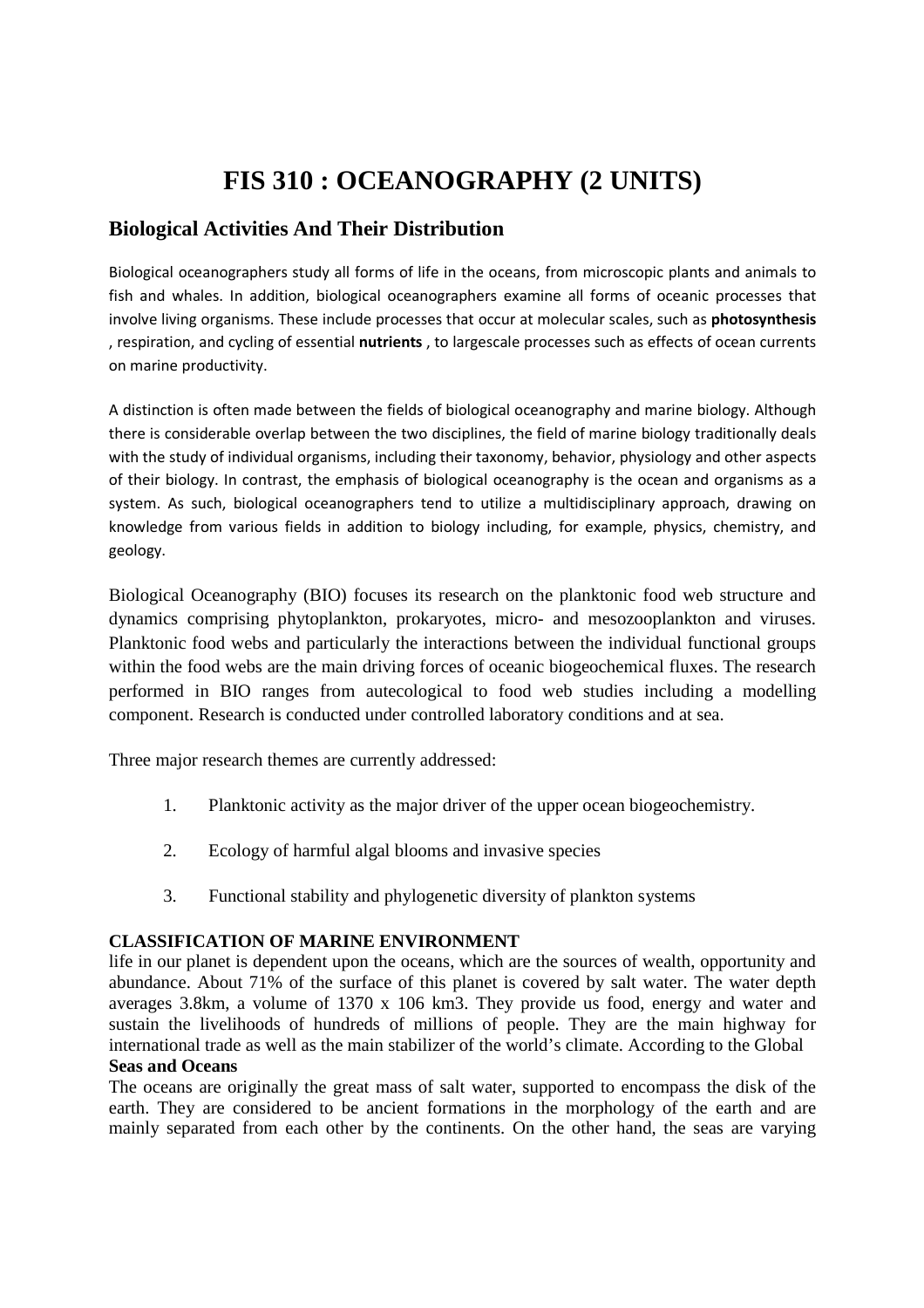extents separated from the oceans by island chains or by submarine ridges rising from the sea floor, subjected to considerable changes in the course of geological history. The ocean is divided into large five areas, Antarctic ocean, Arctic ocean, Atlantic ocean, Indian ocean and Pacific ocean, while the nomenclature of sea expands to North sea, Mediterranean sea, Red sea, Black sea, Arabian sea, Caribbean sea, Baltic sea *etc*. Owing to their extreme separation from the oceans, the seas have certain special characteristics, which are closely correlated with the reduced exchange of water masses, they show considerable differences between each other, because their water masses react more markedly than the open oceans to the local climatic conditions.

#### **Division of the Marine Environment**

The marine ecosystem is the largest aquatic system on the planet. Its size and complexity make it difficult to deal with as a whole. As a result, it is convenient to divide it into more manageable arbitrary subdivisions. Open ocean can be subdivided vertically and horizontally. The entire area of the open water is the pelagic realm; pelagic organisms are those that live in the open sea away from the bottom. This is in contrast to the benthic realm, which is a general term referring to organisms and zones of the sea bottom. Horizontally, the pelagic realm can be divided into two zones. The neritic zone encompasses the water mass that overlies the continental shelves. The oceanic zone includes all other open waters (Fig‐1). Progressing vertically, the pelagic realm can be further subdivided. Two schemes are possible. The first is based on light penetration. The photic or euphotic zone is that part of the pelagic realm that is lighted. Its lower boundary is the limit of light penetration and varies in depth with clarity of the water. Generally, the lower

boundary is between 100 and 200m. A synonym for this zone is the epipelagic zone. Because it is the zone of primary production in the ocean, it is of major importance. The permanently dark water mass below the photic zone is the aphotic zone. Some scientists prefer to recognize a transition zone between the photic and aphotic called the disphotic zone. This transition area has enough light for vision but not enough for photosynthesis and extends down to about 1000m. Disphotic is synonymous here with mesopelagic. Fig.1. Divisions of the oceans (not to scale) The pelagic part of the aphotic zone can be subdivided into zones that succeed each other vertically. The mesopelagic is the uppermost of the aphotic areas. Its lower boundary in the tropics is the 10oC isotherm, which ranges from 700 to 1000m, depending on the area.

Next is the bathypelagic, lying between 10 and 4oC, or in depth between 700 and 1000m and between 2000 and 4000m. Overlying the plains of the major ocean basins is the abyssal pelagic, which has its lower boundary at about 6000m. The open water of the deep oceanic trenches between 6000 and 10,000m is called the hadal pelagic. Corresponding to the last three pelagic zones are three bottom or benthic zones. The bathyal zone is that area of bottom encompassing the continental slope and down to about 4000m. The abyssal zone includes the broad abyssal plains of the ocean basins between 4000 and 6000m. The hadal is the benthic zone of the trenches between 6000 and 10,000m. The benthic zone underlying the neritic pelagic zone on the continental shelf is termed the sublittoral or shelf zone. It is illuminated and is generally populated with an abundance of organisms constituting several different communities, including seagrass beds, kelp forests and coral reefs.

#### **Coastal Zone**

Two traditional areas exist, one between the marine environment and the terrestrial, and the other between marine and fresh water. The intertidal zone or littoral zone is that shore areas lying between the extremes of high and low tide; it represents the transitional area from marine to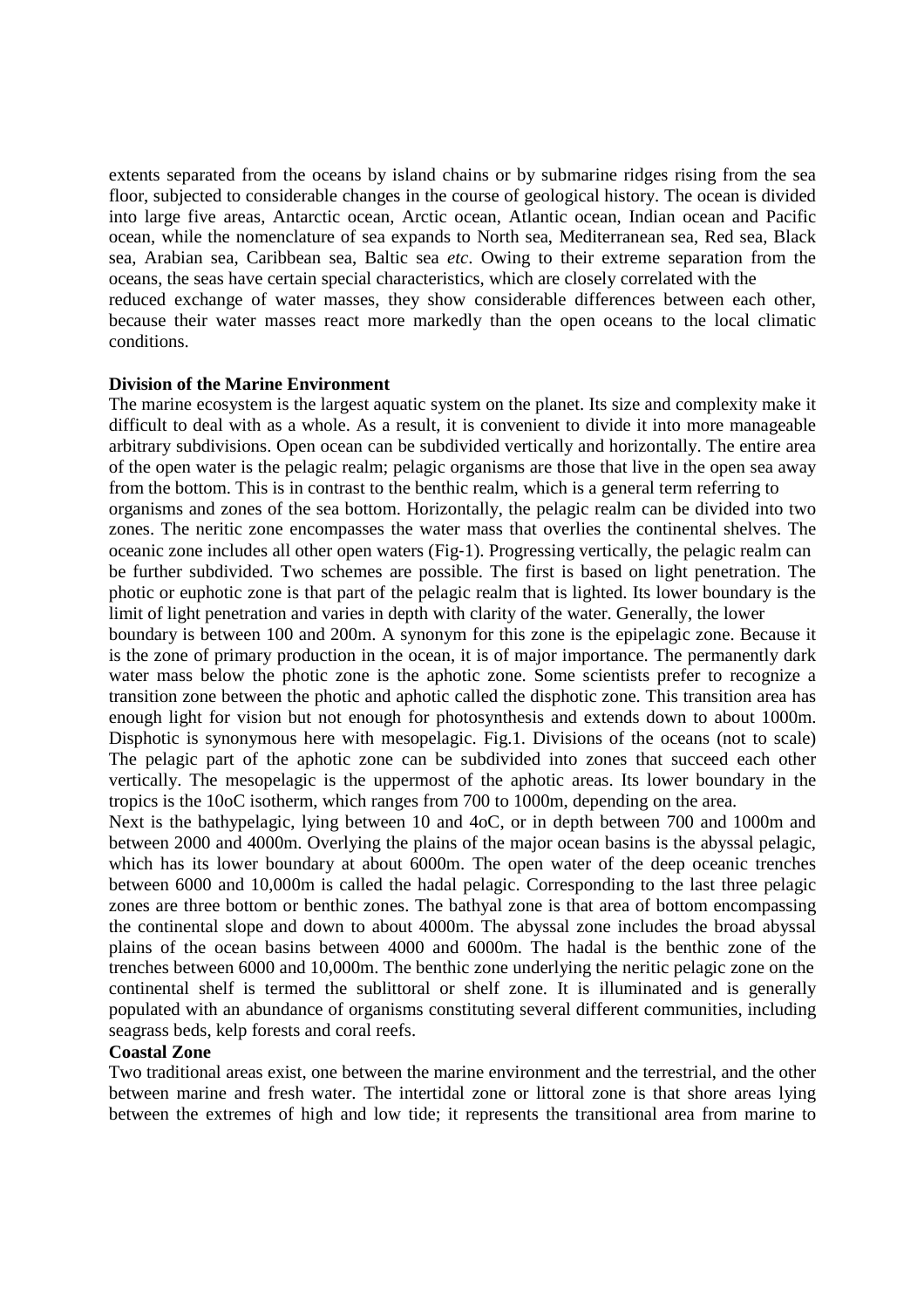terrestrial conditions. It is a zone of abundant life and is well studied Estuaries represent the transition area where fresh and salt water meet and mix. These are important breeding and feeding grounds for sea birds, shore birds and waterfowl.

## **Exclusive Economic Zone (EEZ)**

The earliest use of the oceans by humans was probably for food. Early human populations living along the oceans captured various shore fishes and shellfishes for consumption with the advent of vessels and nets. In the decades of this century, the old ships and gear have been replaced by much larger and more powerful vessels, more effective nets and traps and electronic devices for detecting fish schools. The result has been a significant reduction in many fish populations and the disappearance or over exploitation of others at a time when increasing human populations are demanding more food. The decline of many world fisheries due to common access and the pressures of an increased demand for food by an ever-increasing human population have led to friction among fishing nations and various attempts to regulate fishery resources. Following the Third United Nations Conference on the Law of the Sea, a standard 200 nautical miles wide fishing areas from the 'base lines' called economic zone (EEZ) was established for the waters of each coastal nations. This means that individual nations now have full control of all fishery activity within 200 miles of their shores and they have sovereign rights over the resources of their continental shelves that, in some cases, can extend even further.

## **Continental Area**

Continental area supports abundant benthic fauna and flora – the shelf communities. The water above the continental shelves and its fauna and flora are described as neritic. Neritic waters tend to be richer in plant nutrients and more productive than water of corresponding depths in the open sea. One reason for this is the greater mixing that occurs here as a result of turbulence, wave action, upwelling caused by offshore currents, winds etc., bringing plant nutrients into all strata of the water. Also additional nutrients are led from the substrate and washed in to the

sea by rivers and streams from the adjacent land. Where the substrate is suitable for attachment, the shallow waters also support a rich growth of seaweed, turtle grass, eelgrass and in some areas, other plants. The increased plant growth is reflected in an increase in animal life.

## **Coral Reefs**

Coral reefs are shallow‐ water tropical marine ecosystems characterized by a remarkably high biomass production and a rich floral and faunal diversities. Reef is formed by the millions of calcareous skeleton of corals (marine invertebrate of the phylum Coelenterata) cemented

together over a period of few thousand to millions of years. Coral reefs are of three types *i.e*. Fringing reefs (project seawards directly from the shore), Barrier reefs (separated from the land mass by a shallow lagoon) and Atolls (rest on the summits of submerged volcanoes). An abundance of pelagic fish resources is found in the reefs, including food fishes as well as a variety of beautiful aquarium fishes such as parrot, porcupine, rainbow and surgeon.

## **Mangroves**

Mangroves are tropical and sub tropical swampy forests bordering the sheltered seacoasts and estuaries. Mangroves are highly complex and dynamic ecosystems comprising salt tolerant intertidal halophytes and the adjoining waterways, supporting numerous terrestrial, arboreal,

benthic and aquatic organisms forming a complex association of species, exchanging materials and energy with the system, between the system and near coastal waters. Mangroves are unique in possessing special adaptive structures to live in the saline coastal environments. They include specialized root-cell membranes which prevent or reduce the entry of salt; elaborate tube-like breathing structure called pneumatophores which grow vertically upwards from the roots; and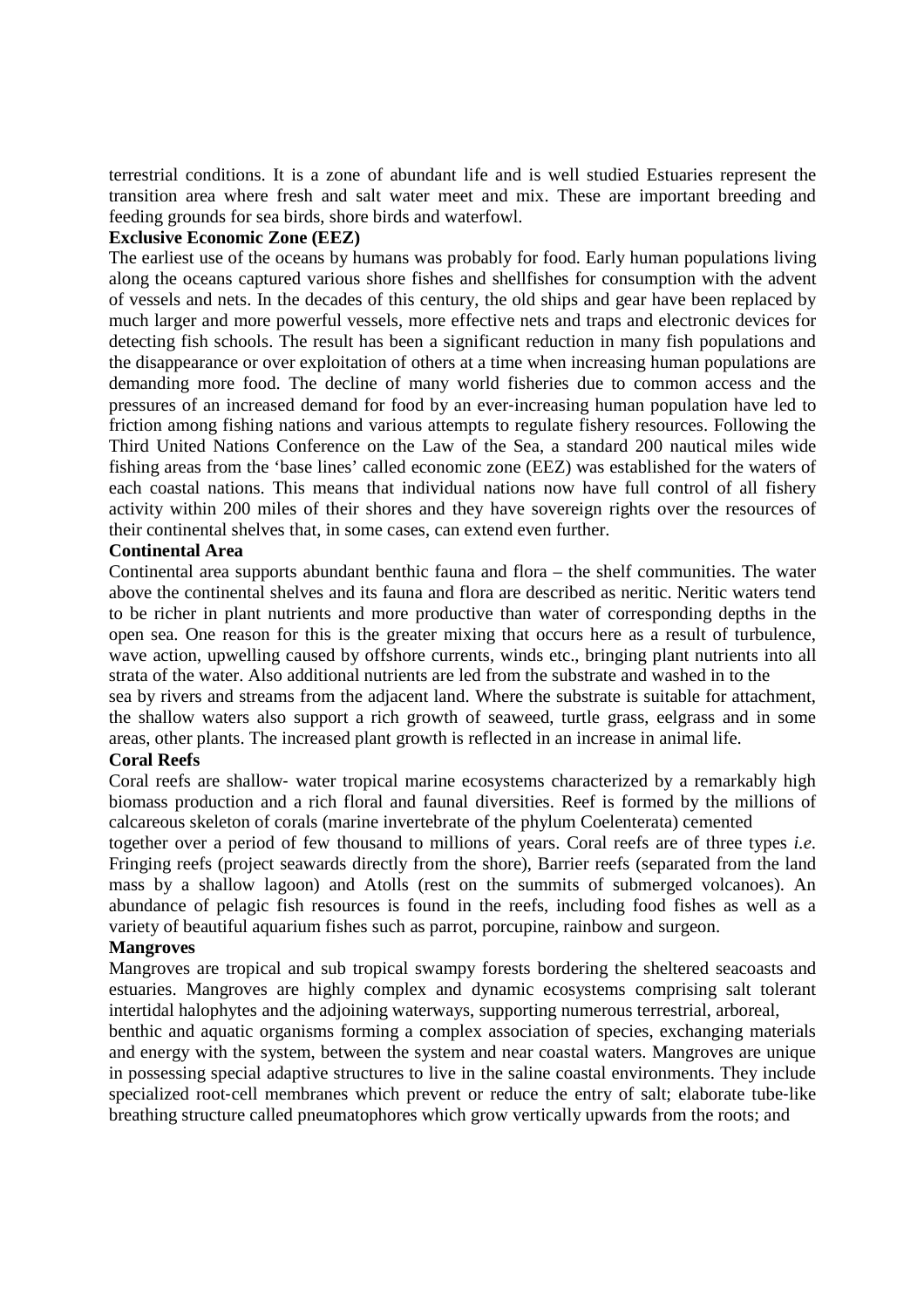viviparous seedlings that germinate on the parent tree itself thereby decreasing their mortality in the unfavorable environment. Mangroves serve a wide variety of useful functions including prevention of coastal erosion, encouraging soil deposition, providing food, shelter and serve as a sanctuary of birds and mammals. They provide the vital spawning, nursery and forage ground for a wide variety of aquatic organisms and as organic food factory through litter production.

## **Wetlands**

Wetlands are diverse in both form and function. They encompass the salt marshes and mangrove swamps of seacoast and estuary, the freshwater marshes of the prairie, the flood‐plain swamps of rivers, and the littoral zone marshes of lakes. Wetland is an ecotone, the transitional zone between land and water, and it combines the characteristics of both these environs besides having some unique characteristics of its own. The heterogeneous wetland habitat broken into diverse microhabitat consists of permanent or seasonal shallow water bodies dominated by large aquatic plants. Wetlands are divided into four groups based on the dominant large vegetation, source of water and presence or absence of peat.

1. **Marshes** are characterized by emergent aquatic macrophytes.

2. **Swamps** are dominated by trees.

3. Acidic **bogs** are characterized in having low species diversity with a few higher plants and an abundance of the peat – moss *Sphagnum*.

4. The more alkaline **ferns** are often species that contain both mosses and aquatic macrophytes.

The main wetland types differ in their rates of primary production in the following order Marshes > swamps > ferns > bogs. To day, the preservation of wetlands is considered important by both scientists and the public. Therefore, considerable thought has gone into distinguishing wetlands from other aquatic and terrestrial habitats.The characteristics of shallow water, saturated soil and dominance by vegetation adapted to water logged conditions define wetlands. The scientific study of wetlands is difficult and much remains to be discovered. One reason is that wetlands are the most physically and chemically heterogeneous of all the major aquatic ecosystems.Wetlands are of considerable economic importance. They can be highly productive with large crops, of algae, macrophytes, trees, and aquatic invertebrates. This food supply and the cover and isolation from terrestrial predators provided by reef beds encourage nesting and

rearing of waterfowl such as geese and ducks which are highly valued by hunters, bird watchers and politicians. Wetlands also serve as a natural buffer between land and water by acting as a sponge for sediments and nutrients, holding back inflowing matter. Finally, wetlands are now values for their intrinsic aesthetic value and as distinct ecosystems for research by limnologists and ecologists.

## **The Value of Marine Ecosystem**

The world's oceans are not only the domain of food for human being but also the legitimate concern of marine transport, offshore extraction of oil, gas and other minerals, climate control and recreation. Marine fisheries account for 85% of the global fish catch. Maritime shipping is involved in the transport of over 80% of the world's merchandise trade. An estimated 70% of the world's fish stocks are already being exploited at or beyond sustainable limits, but fishing generally continuesunabated despite extensive regulatory arrangements for their management. In a few cases, emergency measures have been taken to defend stocks of marine wildlife. In 1985, for instance, the International Whaling Commission declared a moratorium on commercial whaling. Individual fisheries have similarly been closed for prolonged periods, but the threats to fisheries remain and continue to increase. The pressure on the oceans is not only due to over‐harvesting but also to the cumulative impact of land‐based activities. This includes many of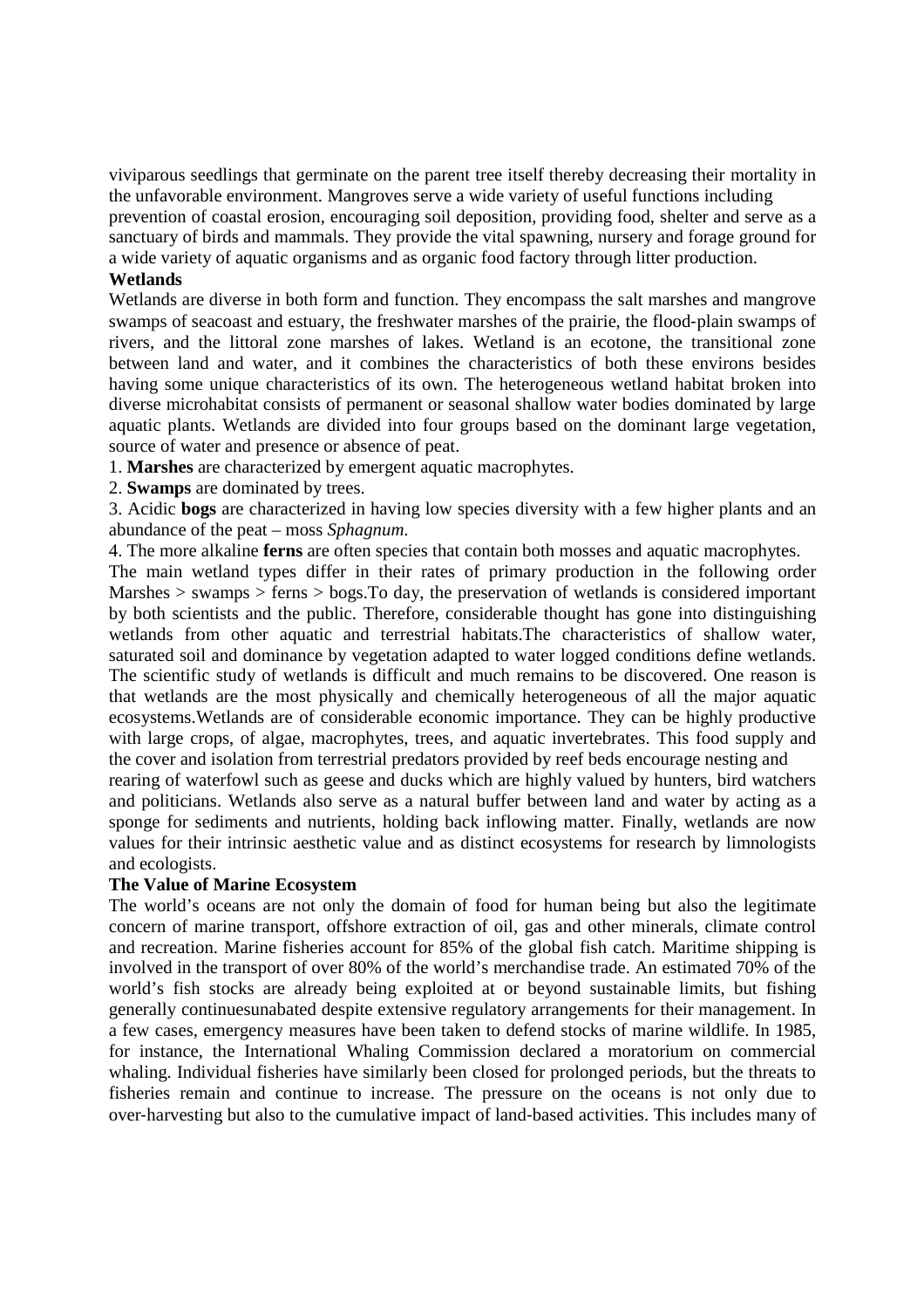the effects of coastal development, especially the destruction of wetlands, mangroves and coral reefs, sedimentation and the dredging of sediments, damage to watersheds and the impounding of water supplies to support urban development in coastal areas. The oceans have also become the ultimate sink for discharges of waste of all sorts carried by rivers and winds from land‐based sources, including coastal mega cities. Other threats come from the transport of hazardous wastes, operational and accidental spillage of oil, discharge of radioactive materials at sea, nuclear testing and the transport of alien species in the ballast water of ships. Harmful algal blooms, nourished especially by sewage and agricultural run‐off, are becoming increasingly

common, adversely affecting the recreational values of many coastal areas, and in some cases reducing fish populations and producing anoxia in the water column.

## **International Management Regimes for Marine Environment**

Management regimes for coastal resources should be established at theappropriate geographical or political level. To address the complexity of management regimes, it is essential to develop a methodology and collect the information required for the systematic valuation of ocean assets and services. At the global level, the Law of the Sea Convention, the central regime for ocean governance, has established a new treaty system of ocean institutions. Under the umbrella of the convention, a number of 'sub‐regimes' can be identified, each of which deals with specialized

matters. The most important of these sub-regimes cover: The sustainable management of marine living resources, the focus for which is Food and Agricultural Organization of the United Nations (FAO), including its network of regional fisheries commissions and conventions;

• Shipping and marine pollution control, centered on International Maritime Organization (IMO) and several related convention-based institutions; • The marine environment, the main responsibility for which has been assigned to United Nations Environment Programme

(UNEP), including its network of regional seas agreements and action plans; • Marine scientific research and associated ocean services and management, centered on Intergovernmental Oceanographic.

• Deep seabed mineral development, through the InternationalSea Bed Authority (ISBA).

The recommendations set out above are essentially directed at governments in recognition of the key role they must play in shaping a more effective systems of ocean governance.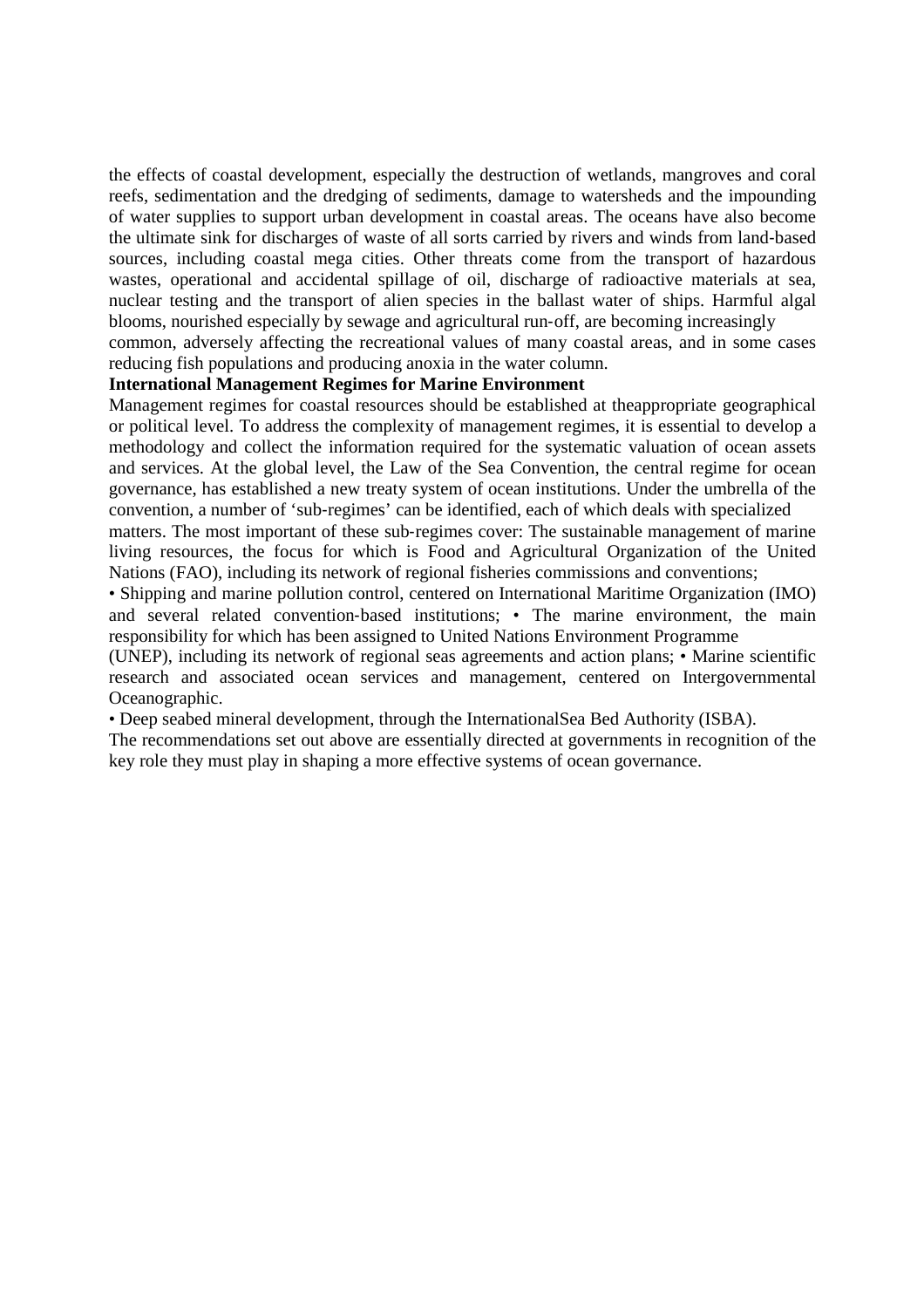## **Nekton**

Incorporating the collection of nekton into a shallow water environmental sampling program can be a complex prospect despite their familiarity and demands extra considerations. Unlike other the other biota discussed previously, nekton provide a spatially and temporally integrative measure of the environmental conditions in a given sample area due to their mobility, relatively long life span, and typically high trophic position within the estuarine food web.

Most species of nekton receive exposure to their environment both directly from the water or sediment environments and indirectly through their food. Consumers typically accumulate any contaminants their prey items contain, which will persist over time, leading to contaminant levels that are orders of magnitude above



Minnows in shallow water. Photo: Jane Hawkey, IAN Image Library

ambient environmental conditions in a process referred to as biomagnification (see VADEQ).

Some species of nekton (e.g., mummichugs, grass shrimp, or hog chokers) exhibit a degree of site fidelity and provide a better indicator local conditions, while other, more motile or migratory nekton (e.g., spot, croaker, or menhaden) will be less indicative of localized environmental conditions.

Abundance, biomass, and species composition of the nekton assemblage, particularly with consideration of age-class, have traditionally been used as metrics to evaluate environmental conditions in monitoring programs.

Additionally, with the advent of modern microbiological methods, cellular biomarkers (e.g., stress protein induction, detoxification enzymes, or DNA damage), growth condition indices, or the presence of infections/parasites can be used as indicators of the health of the nekton resources and the ecosystem as a whole.

There are a variety of methodologies for quantitatively and qualitatively sampling nekton in estuaries. There is no one method that effectively samples for all species of nekton in all habitats and therefore, the best approach(es) will depend upon the research objectives of the project. Generally speaking, quantitative, area-based collections of nekton in shallow waters is best done with some manner of enclosure- (e.g., ring traps or pop-up nets) or seine-based method, with trawling working better in deeper waters. Non-area-based sampling (such as used in the biomarker or species composition surveys) in both shallow and deeper waters can be done with baited or un-baited traps or camera systems.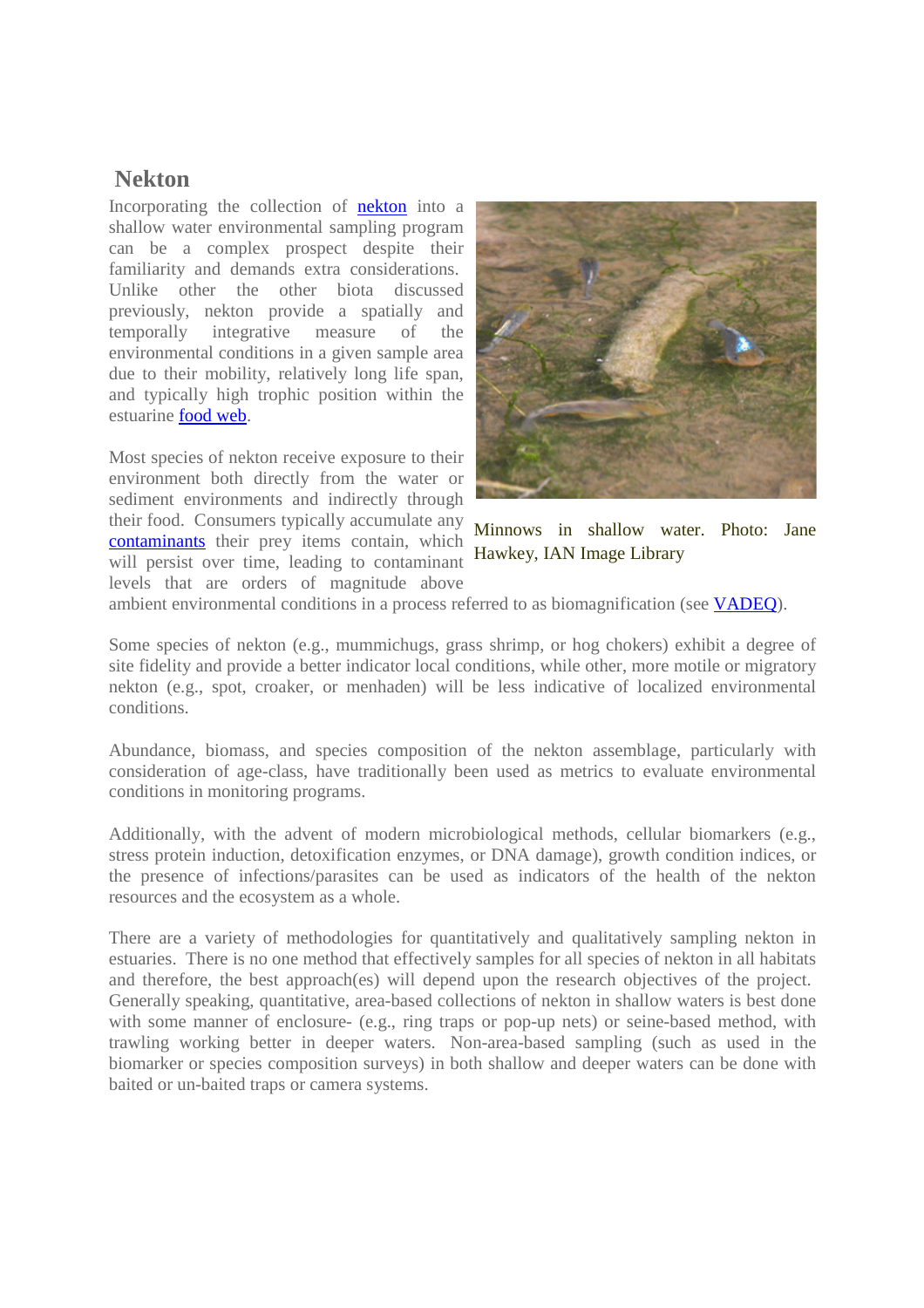Beyond their use in assessing overall ecosystem quality, many species of nekton have direct commercial and cultural value to the variety of stakeholders in estuarine and coastal systems. As such, the abundance and overall health of a particular species of nekton (striped bass in the Mid-Atlantic US or penaeid shrimp in the Southeast US) may be of greater interest than the health and diversity of the entire shallow-water nekton assemblage. These types of data can be often be used as the focal point of a research program, tailoring the sampling protocol towards the target species, while also allowing for collection of concurrent data on other species with ecological, if not economic/cultural, value.

## **PLANKTON**



## **Plankton Nets**

Plankton, Greek for "drifter", are small plants (phytoplankton) and animals (zooplankton) that drift with the ocean's currents. They form the bottom of the food chain in the sea and are very important in ocean food webs. Oceanographers use nets to catch these small creatures and study them. The nets are of a much finer mesh than fish nets, as the mesh openings must be small enough to concentrate the plankton while

still allowing water through. Phytoplankton nets have a very small mesh opening (about 36/1000 of a mm) and zooplankton nets have larger meshes (about one 1/3 to 1/2 of a mm). The nets are attached to the hydrowire and towed behind the ship. Plankton tows can be done at any depth or time of day, and can be used with opening/closing mechanisms to enable them to collect at a desired depth.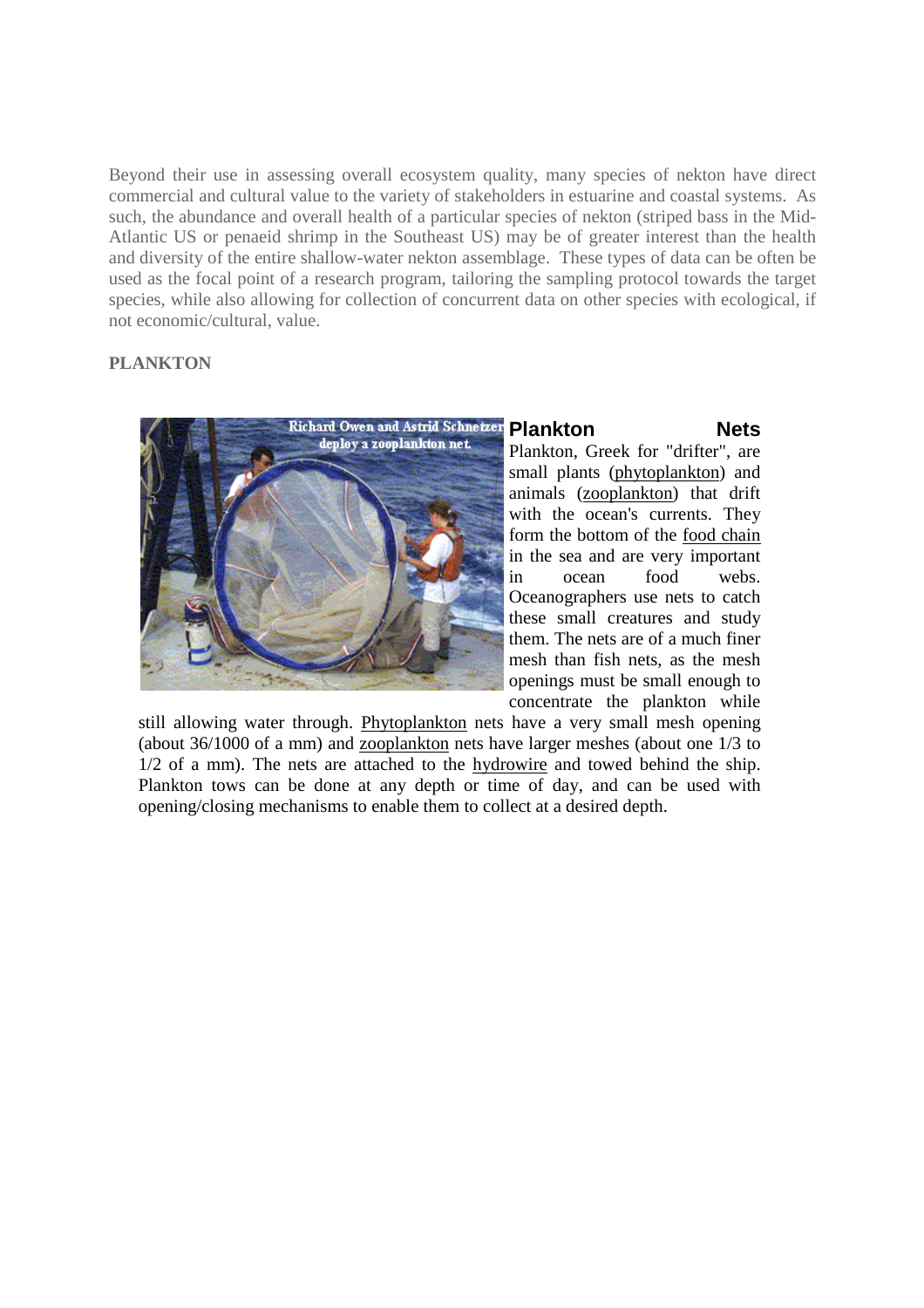## **Sediment** Traps

Sediment traps are cone-shaped or cylindrical collectors that catch detritus that sinks down from the surface ocean to the deep sea. This material is made



up of dead phytoplankton and zooplankton, the feces of zooplankton and fish, and many other different kinds of detritus. This material, often termed marine snow, is an important food source for organisms that live in the deep sea, as well as a mechanism for transporting material



from the surface waters to the deep sea where it is eventually decomposed by bacteria. The sediment traps are attached to a line that has floats on the surface and a weight at the bottom to keep it vertical. Some sediment

traps have subsurface floats and a bottom weight that actually rests on the sea floor. After several days or weeks, oceanographers recover the traps, weigh the particulate material therein, and analyze the material's chemistry. The quantity of material divided by the collection area and the time the traps were deployed gives the particle flux.

## **Primary Production Array**

One important measurement that oceanographers make is the rate of plant photosynthesis in the sea, also known as the rate of primary production. During photosynthesis, phytoplankton take up carbon dioxide that is dissolved in sea water. These tiny marine organisms thus provide the entry point for carbon into the marine food chain. Knowing how fast the phytoplankton grow gives oceanographers an idea of how much carbon they take up, and how rapidly.

To measure the rate of plant photosynthesis at the BATS site, the technicians collect water samples just before sunrise at various depths in the top 140 meters of the ocean. (Below this depth there is generally not enough light for photosynthesis.) They then pour these water samples into transparent bottles and add a tiny amount of radioactive tracer. Attaching the bottles to a line, they release them overboard at the depth from which the water in the bottle was originally collected. At sunset, they retrieve this floating array of bottles, and filter the water to collect any small phytoplankton. They then use a scintillation counter to measure the amount of radioactive tracer that the phytoplankton cells have incorporated during the day. The quantity divided by the number of hours that the bottles were deployed gives the rate of photosynthesis or rate of primary production.